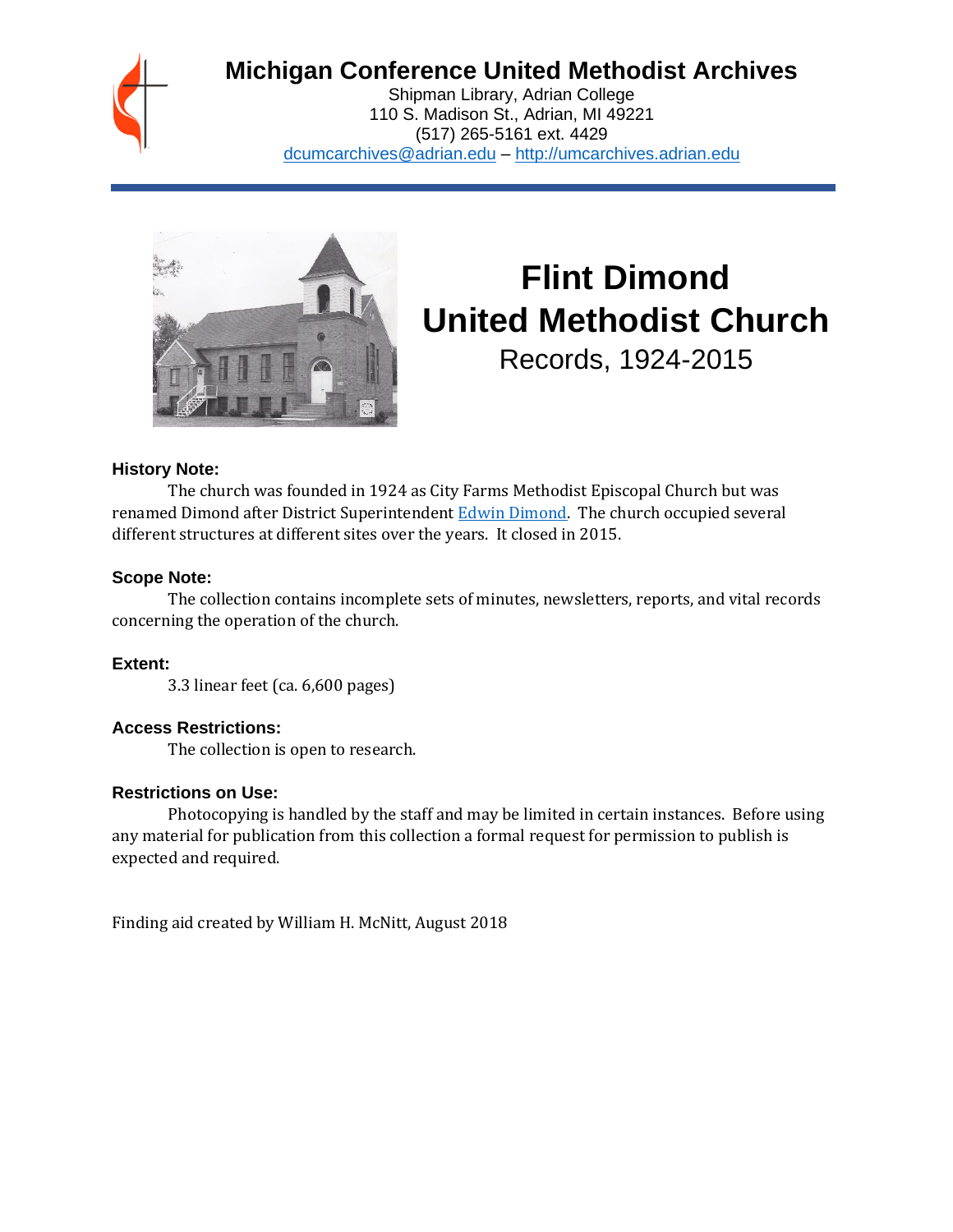# **Appointments List**

- June 1924-October 1924: Charles C. Becker
- October 1924-1925: Edward G. Johnson
- 1925-1927: Versile D. Bentley
- 1927-1929: Thomas E. Collister
- 1929-1930: Hugh S. Townley
- 1930-1931: Charles W. Brown
- 1931-1933: William P. Schlitts
- 1933-1937: Romilly H. Prouse
- 1937-1938: Bert Ede
- 1938-1942: Lincoln M. Ostrander
- 1942-1943: Fred Matthews
- 1943-1944: Lincoln M. Ostrander
- $\bullet$  1944-1946[: George F. Tripp](http://umcarchives.adrian.edu/clergy/trippgf.php)
- 1946-1948: Hedley Bennett
- 1948-1950: William J. Allen
- 1950-1951: Robert E. Duff
- 1951-1952: Warren Wright
- 1952-1953: Archie H. Donigan & Clinton F. Edgerton
- 1953-1954: Romilly H. Prouse
- 1954-1955: H. Burton Donigan & Robert E. Duff
- 1955-1960: H. Burton Donigan
- 1960-1962: Zack A. Clayton
- 1962-1967: Henry W. Powell
- 1967-1968: Robert Curtis Hastings
- 1968-1969: Floyd W. Porter
- 1969-1972: Nelson Cushman
- 1972-1973: Fred W. Knecht
- 1973-1980: Robert T. Koch
- 1981-1982: Gary Imms May
- 1982-1988: Eugene K. Bacon
- 1988-1991: Hoon Hee Wong
- 1991-1993: Marjorie H. Munger
- 1993-April 1996: Randy J. Whitcomb
- June 1996-2000: S. Patrick Stybert
- 2000-2003: Elizabeth M. Gamboa
- 2003-2006: Olaf R. Lidums
- 2006-2013: Esther A. Irish
- 2013-2015: Crystal Thomas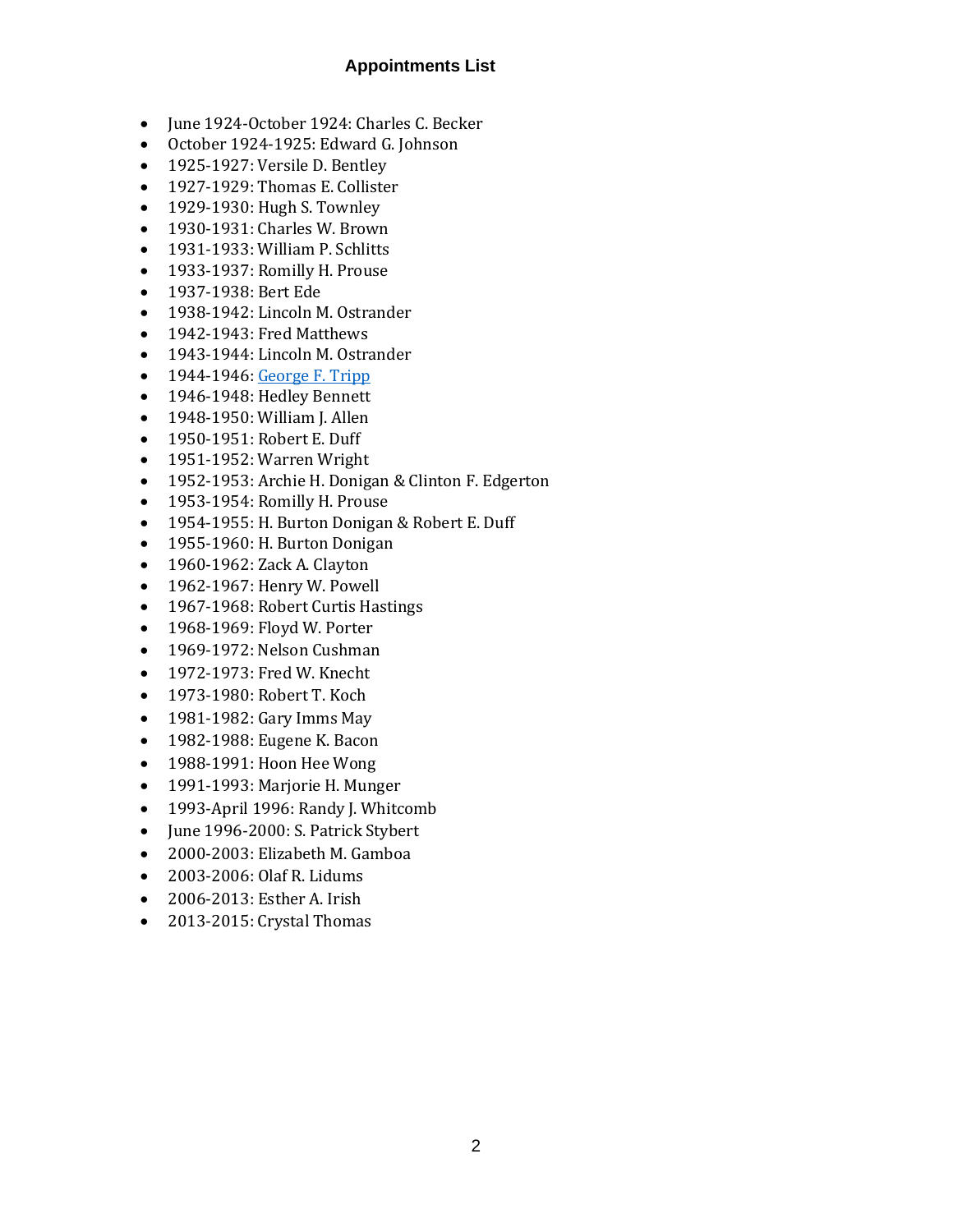# **Contents List**

#### **Container Contents**

#### **Box 1 Flint Dimond**

- Administrative Board, 1976-1988
- Bulletins
	- o 1968-1969
	- o 1970
	- o 1971
- Church Conferences
	- o 1961 and 1965-1969
	- o 1982-1993
	- o 1994-2008
	- $O = 2009 2012$
- Church Records
	- o Baptism Certificate Stubs, 1960-1991
	- o Membership and Church Record, 1949-1960 (includes Baptisms, Marriages, Deaths, and Membership) (see Oversize)
	- o Membership Record Book, 2005-2015 (Membership only)

# **Box 2 Flint Dimond**

- Church Records
	- o Membership Record System, 1985-2005 (includes Baptisms, Marriages, Deaths, and Membership)
	- o Membership Roll
		- 1927-1949 (includes Baptisms and Marriages)
		- 1957-1986 (includes Baptisms, Marriages, and Deaths)
- Commission on Education, 1961-1969 (two folders)
- Council on Ministries, 1970-1973
- Dimond-Graham Merger Committee, 1964

# **Box 3 Flint Dimond**

- Directories, 1968-1974
- Finance, 1972-1974
- History File
- History of the Church
	- o 1924-1964
	- o 1965-1968
	- o 1969-1973
	- $O$  1973-1975
	- o 1975-1977

# **Box 4 Flint Dimond**

- History of the Church
	- o 1980-1982
	- o 1982-1983
- Koch, Robert Sermons, 1979-1980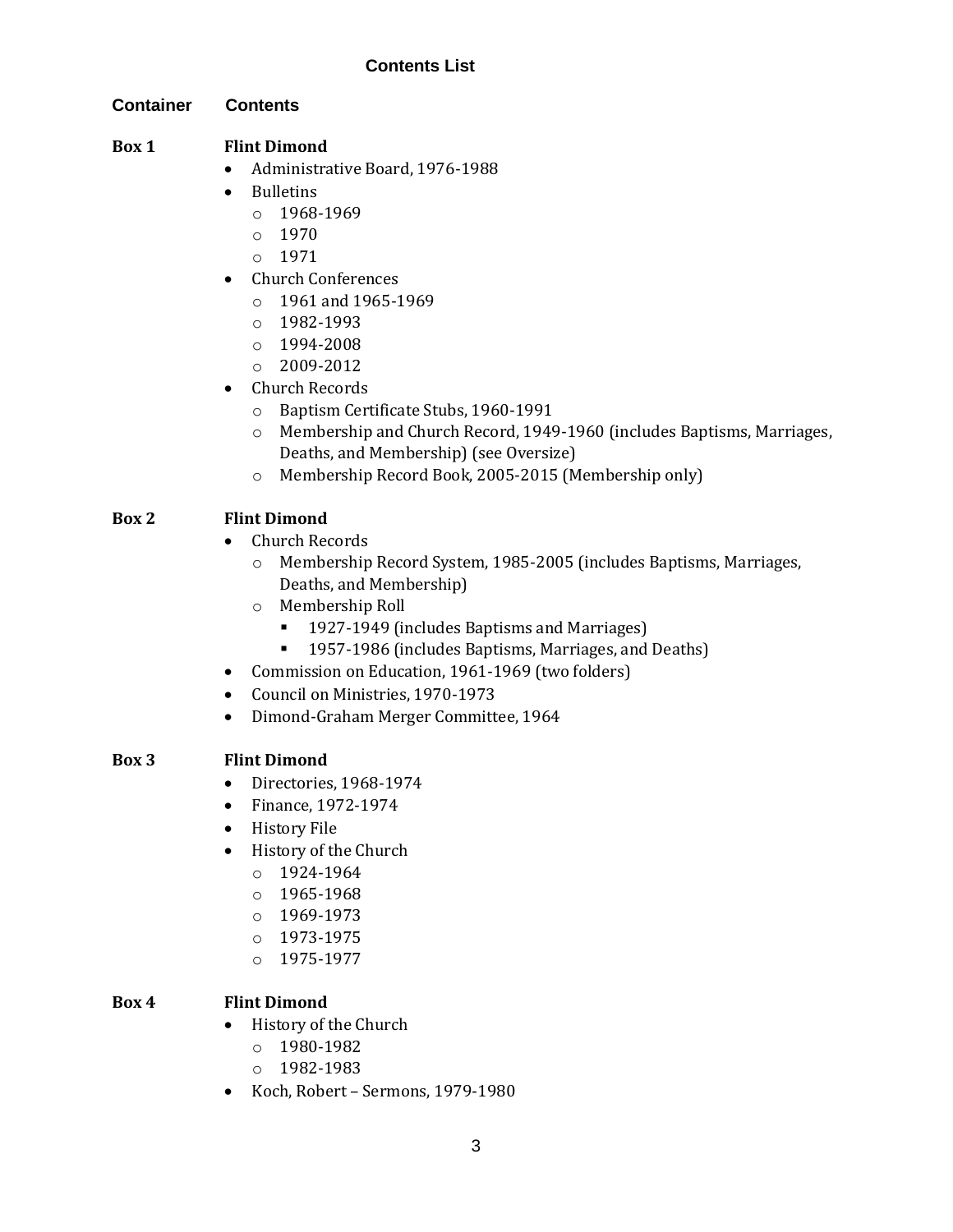# **Contents List**

### **Container Contents**

- Ladies Aid, 1933-1937
- Leadership Team
- Miscellaneous
- Newsletters
	- o 1961-1979 (incomplete)
	- o 1990-1998
	- o 1999-2001
	- o 2002-2003
	- o 2004-2005
	- o 2008-2009
	- o 2010-2011

# **Box 5 Flint Dimond**

- Non-Profit Corporation Reports, 1946-1969
- Official Board
	- o 1924-1945
	- o 1945-1953
	- o 1953-1961
	- $0.1962 1964$
	- o 1965
	- o 1966-1968
- Photographs
	- o 5/6 Class, 1972-1982

### **Box 6 Flint Dimond**

- Photographs
	- o Slides of Church
- Quarterly Reports, 1945-1966
- Sunday School History
- Sunday School Minutes, 1953-1960
- Sunday School Record Books
	- o 1933-1936
	- o 1947-1952

### **Box 7 Flint Dimond**

- Sunday School Record Books
	- o 1952-1959
- Sunday School Weekly Attendance Reports
	- o 1953-1955
	- o 1960-1961
- United Methodist Women
	- o 1972-1975
	- o 1980-1983
	- o 1984-1987